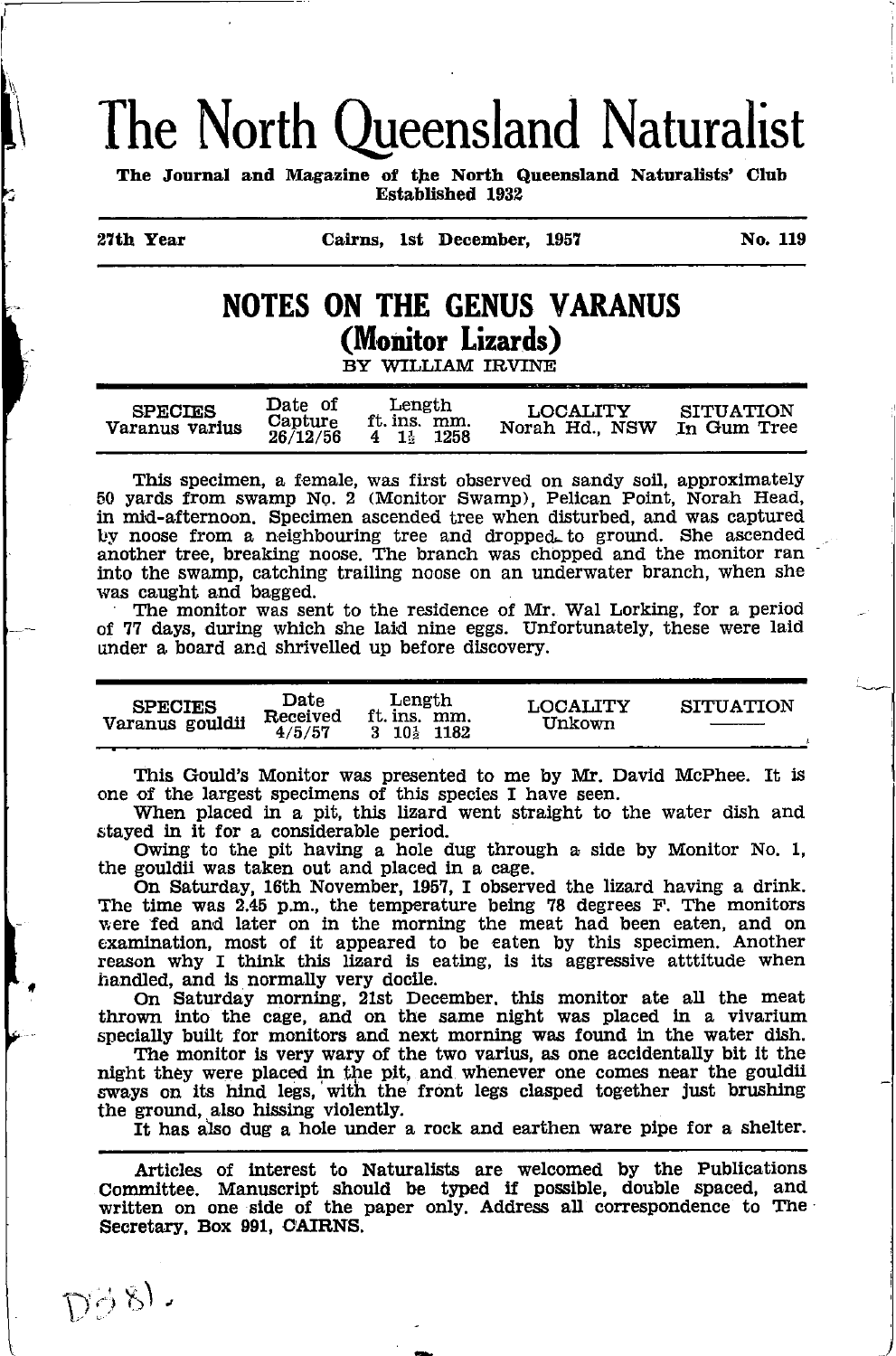| <b>SPECIES</b><br>Varanus varius | Date<br>Captured<br>6/10/57 | Length<br>ft. ins. mm.<br>1322 | <b>LOCALITY</b><br>Norah Hd., NSW | <b>SITUATION</b><br>In Paperbark<br>Tree |
|----------------------------------|-----------------------------|--------------------------------|-----------------------------------|------------------------------------------|
|----------------------------------|-----------------------------|--------------------------------|-----------------------------------|------------------------------------------|

The specimen, a male, was observed running along the sandy soil approximately 10 yards from the edge of swamp No. 2, at approximately 3 p.m. The monitor was heading for a large paperbark tree, which it climbed with no apparent effort.

Specimen noosed while lying on a branch about 30 feet above ground level, and was captured without much trouble fof this species of lizard.

The monitor was kept in a canvas bag until the following Monday, when he was brought home and placed in an enclosure with a Gould's monitor (V. gouldii). The varius created quite a disturbance during the night. On Friday, 11th October, he was heard hitting his tail against the steel

side of the cage and on the 19th October, still had not settled down.

Sunday morning, 22nd December, at 7.25 a.m. this specimen was observed drinking, after which he went for a stroll along the sides of the large vivarlum in which he was placed the night before.

| LOCALITY<br><b>SPECIES</b><br>ft. ins. mm.<br>Captured<br>Norah Head<br>Varanus varius<br>7/10/57<br>1397 | THERE'S IT IS NOT TO DRIVE A BETWEEN THE RESERVE TO A BETTER WAS ARRESTED FOR THE RESERVE TO THE RESERVE TO A RESERVE TO A RESERVE TO A RESERVE TO A RESERVE TO A RESERVE TO A RESERVE TO A RESERVE TO A RESERVE TO A RESERVE<br><b>SITUATION</b><br>In Banksa<br>Tree |
|-----------------------------------------------------------------------------------------------------------|------------------------------------------------------------------------------------------------------------------------------------------------------------------------------------------------------------------------------------------------------------------------|
|-----------------------------------------------------------------------------------------------------------|------------------------------------------------------------------------------------------------------------------------------------------------------------------------------------------------------------------------------------------------------------------------|

This monitor, a well-marked male, was first seen on the eastern side of swamp No. 2, by Mr. Ronald Webber, who promptly "treed" the specimen, and called Mr. Frank Bower and myself, who were on the western side of the swamp, and informed us of the catch.

The monitor's positlon was noted and Mr. Bower ascended the tree, a Banksia, and slipped a noose over the head of the specimen, which immediately advanced down the tree and tried to attack Mr. Bower. I ascended the tree and secured a grip on the neck of the specimen, which was brought down by both Mr. Bower and myself, and placed in a canvas, bag with another monitor caught the previous day.

The time of capture was approximately 10 a.m., the monitor's position being on a horizontal branch about 20 feet above ground level, the tree being roughly 20 yards from the edge of the swamp.

That night the monitor was placed in a cage with the other monitors.

He is still nervous, and hides in an earthenware pipe when anyone approaches, and on Sunday, 20th October, did this.

pproaches, and on Sunday, 20th October, did this.<br>On Saturday, 7th December, whilst opening the cage to fill the water container, he came at me and tried to escape but did not succeed, so he went up the other end of the cage and turned to face me. He stood with his forelegs up as high as possible and arched his neck and hissed violently.

| <b>SPECIES</b><br>Varanus varius | <b>Date</b><br>Captured<br>3/1/58 | Length<br>ft. ins. mm. | <b>LOCALITY</b><br>Head<br>Norah | <b>SITUATION</b><br>In Paperbark<br>Tree |
|----------------------------------|-----------------------------------|------------------------|----------------------------------|------------------------------------------|
|                                  |                                   |                        |                                  |                                          |

This male was observed ascending a paperbark tree, at 12.15, on the eastern slde of swamp No. 2.

Three Sacred Kingfishers (Halcyon sanctus) drew my attention to him whilst I was still about 100 yards away, by giving warning calls.

The specimen was noosed about 25 feet up, and a few minutes after capture, while I was still descending the tree, he disgorged a rabbit kitten. He has a cut about threequarters of an inch long and about four inches in front of his off-side hind foot, which I am treating. He is very nervous, and if he notices anyone observing him he runs into a shelter hole.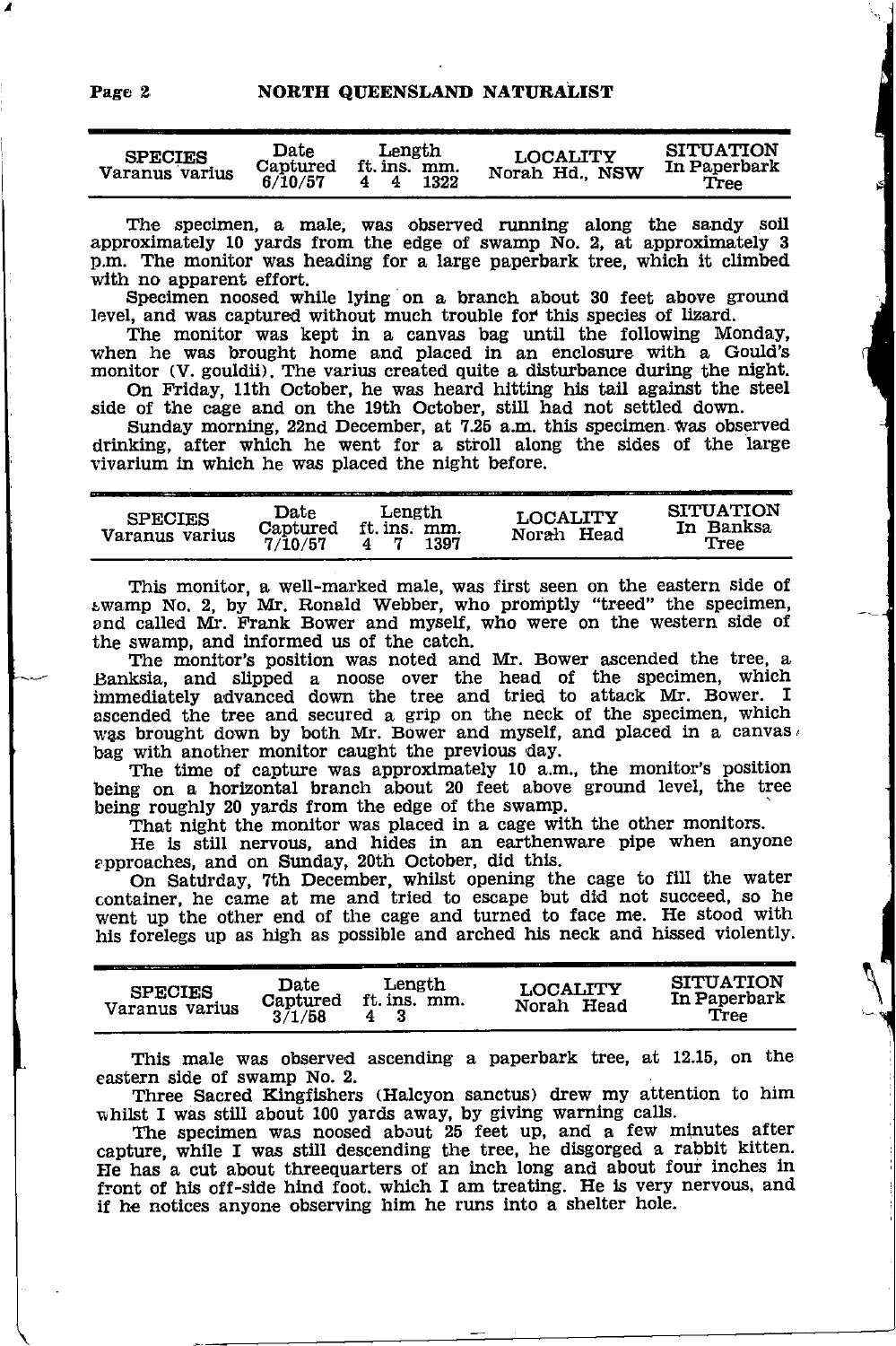### NORTH QUEENSLAND NATURALIST Page 3

# native tree culture in cairns

S. E. STEPHENS, F.R.H.S.

Trees are a common natural feature of the greater part of the earth's surface, and in all parts of the world some species are outstandingly attractive. Many of these have been gathered and spread from country to country by lovers of botanical beauty. Thus in North Queensland we have many specimens of such beautiful exotics as Delonix regia, Cassia fistula, C.<br>javanica, C. nodosa, C. grandis, Peltophorum ferrugineum, Spathodea campanulata, and many others. These all add much to the beauty of our surroundings and are rightly admired. However, there are many indigenous trees of high merit also, and it is pleasing to be able to record the use by the Cairns civic authorities of many of our best natives in the city beautification. The following brief notes list the more outstanding of these so used.

Wormia alata-To be seen in Anzac Park, the Esplanade and Mulgrave Road. A papery red barked tree, with large, dark green, handsome foliage, and large yellow flowers often in clusters, that shed their petals to display deep red carpels on those that set fruits. This tree grows very well in damp situatiors and flowers over an extended period.

Calophyllum inophyllum-Alexandrian Laurel. Planted as an avenue in parts of Sheridan and McLeod Streets and in the Esplanade Park. Has very glossy dark green leaves and white scented flowers in spring, followed by round green fruit of the size of ping pong balls. This is an excellent shade tree, particularly in water-front locations.

Sterculia aeerifolia-Flame Tree. Several in Abbott Street, the remnants of a complete avenue donated some years ago by the late Mr. Whittick. The specific name of the tree refers to the shape of the leaves and means maple like leaves. The leaves are in fact of the shape and size of the English maple but are of more fleshy texture. The tree is usually deciduous in early spring, and then becomes completely covered during the period between<br>October and December with dense panicles of bright red flowers. The tree is<br>particularly effective when set against the dark green foliage of other<br>jung

planted in Abbott Street and younger trees are now established in several other localities. The tree has dark green pinnate leaves, and dense clusters of orange and red pea floweis on the branches during early spring.

Adenanthera abrosperma-Bead Tree. In the water-front park at the end of Shields Street. The tree has feathery bi-pinnate foliage of pale green colour, with numerous orange or bright yellow flower spikes in December. These are followed by long, curled, reddish pods that split open to disgorge numerous hard, bright red, pill like seeds.

Barringtonia speciosa-Several trees in Shields Street. These have very large, broad, pale green leaves and large white flowers with numerous long filaments. The flowers open at night and fall early next morning, when the ground becomes littered with the fallen blooms. A large squared, box like fruit of woody texture follows.

Barringtonia calyptrata-A tall, rather narrow tree, represented by several street specimens on the Esplanade near the tennis courts, in Anzac Park and the water-front park. This species has long, dark green leaves, and the flowers are carried on long pendulous spikes during spring, and have a rather strong odour. A green plum-like fruit follows.

Brassiaea actinophylla—Umbrella Tree. Odd specimens in various street plots and in the water-front park. This is often an awkward looking tree but is attractive for its large palmate leaves arranged like an open umbrella,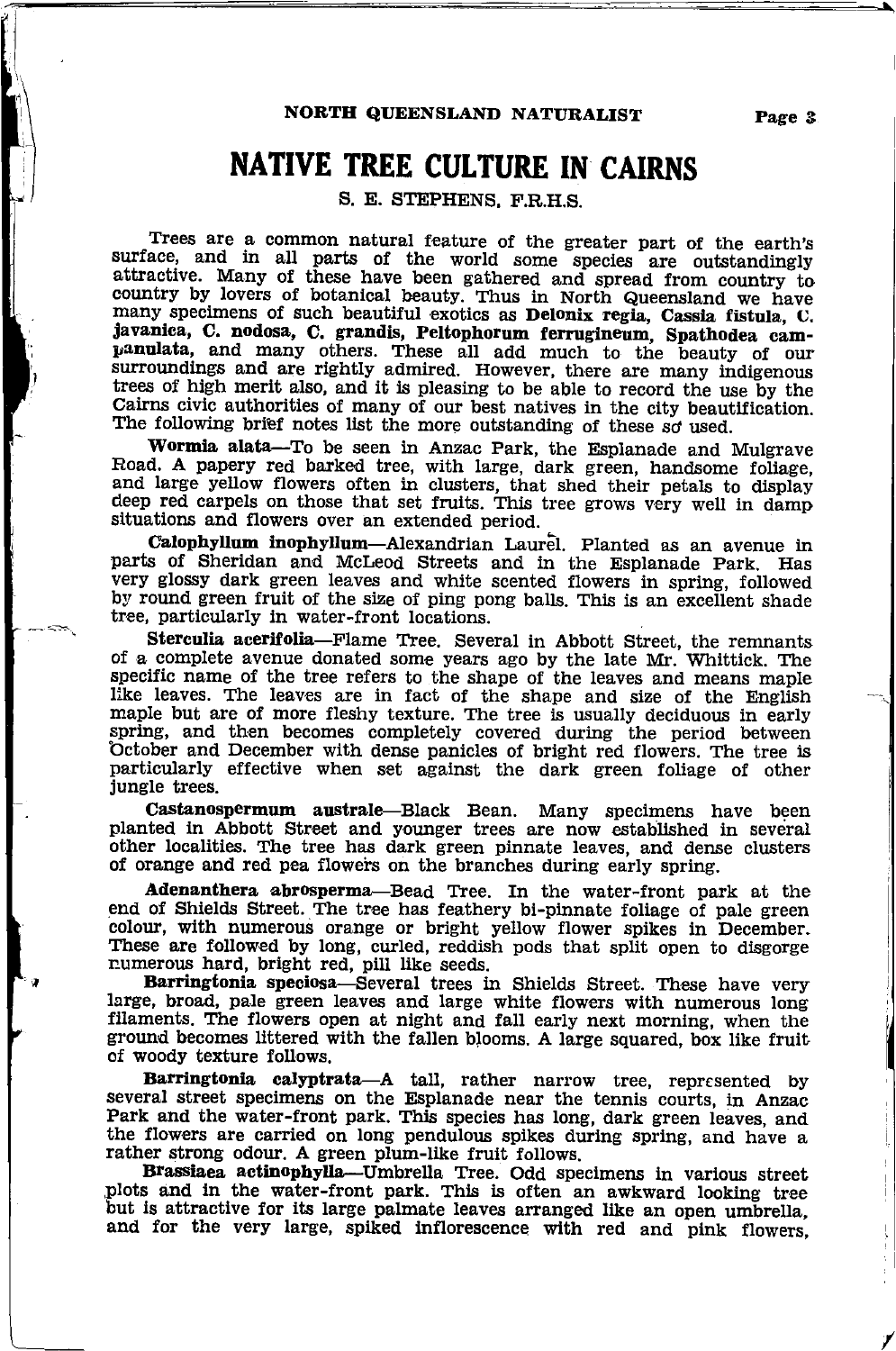carried at the end of each branch. Its beauty is further enhanced by frequent visitations to the flowers by the Rainbow Lorikeet-Trichoglossus moluccanus.

Grevillea robusta—Silky Oak. This native of southern Queensland is thriving on the Lake Street side of the North Cairns Sports Reserve. It is one of the few native trees widely cultivated throughout the State over a long period. It's lacy foliage and orange flower heads in spring make it an attractive subject.

Pongamia pinnata-On part of the Sheridan Street frontage of the same sports reserve. The tree has bright green foliage that is reddish to yellowish coloured in the young stage. Lilac or mauve coloured flowers are borne in profusion in the spring but they are small and hence not very spectacular. The tree is a common one on well drained land in moist situations. It is almost deciduous in early spring.

Cupaniopsis anacardioides-The Lily Street frontage of. the North Cairns Sports Reserve is planted with a full row of this tree. It has compound leaves of 6 to 10 leaflets, each of which is very broad and rounded at the apex and attenuated at the base. The tree bears seeds in capsules of three, and each seed, black or brown in colour is enveloped in a bright red arillus.

### THE BANDY BANDY SNAKE

THE pretty little Snake known by the Vernacular name of Bandy Bandy or Black and White Ringed Snake, and by the Technical name of Vermicella annulata, is found in most Australian States, with the exception 01 Victoria and South Australia, it is in no areas very common, possibly coving to its nocturnal habits. Other terrestrial snakes marked similar include Brachyurophis campbelli, Brachyurophis semifasciata, Rhynchoelaps bertholdi, but in most cases the black rings do not circle the body like the Bandy Bandy, several Aquatic species are also similarly marked.

COLOURATION: The body of this snake is marked alternately with black and white rings which circle the body, the black rings being generally slightly wider than the white ones. The point of the snout is black then a white band over the nasals, top of the head is black from the supra labials only, with the infra labials and underneath the neck white. The first black ring on neck does not completely circle body but only goes as far as the ventrals on each side, all other black rings completely circle the body. A 22 inch specimen having 41 black rings around body.

SCALATION: The ventral scales number 226, sub-caudel scales 23 paired, anal scale usually divided, but one in the author's possession has a single anal scale, the scales around the body number 15, supra labials 6, infra labials 6, frontal scale is nearly twice as long as broad, and nearly twice as wide as the supra occulars. The snout is rounded, and the tail very short and pointed, being only 1<sup>2</sup> inches in length on a 22 inch specimen. The species are nocturnal in habits, live mostly under rocks and rubbish, and feed on small frogs, insects, and small lizards, etc.

DENTITION: These snakes being in the poisonous group have fangs 2 mm. in length with an inter fang measurement of 7 mm. depending of course on the length of the particular specimen, all figures quoted are for a 22 inch specimen. The maximum length quoted by experts is 30 inches. Owing to the small fangs and small quantity of venom injected the snake can be classed as harmless being very docile when handled and in no way aggressive.

-VINCENT M. REILLY

Page 4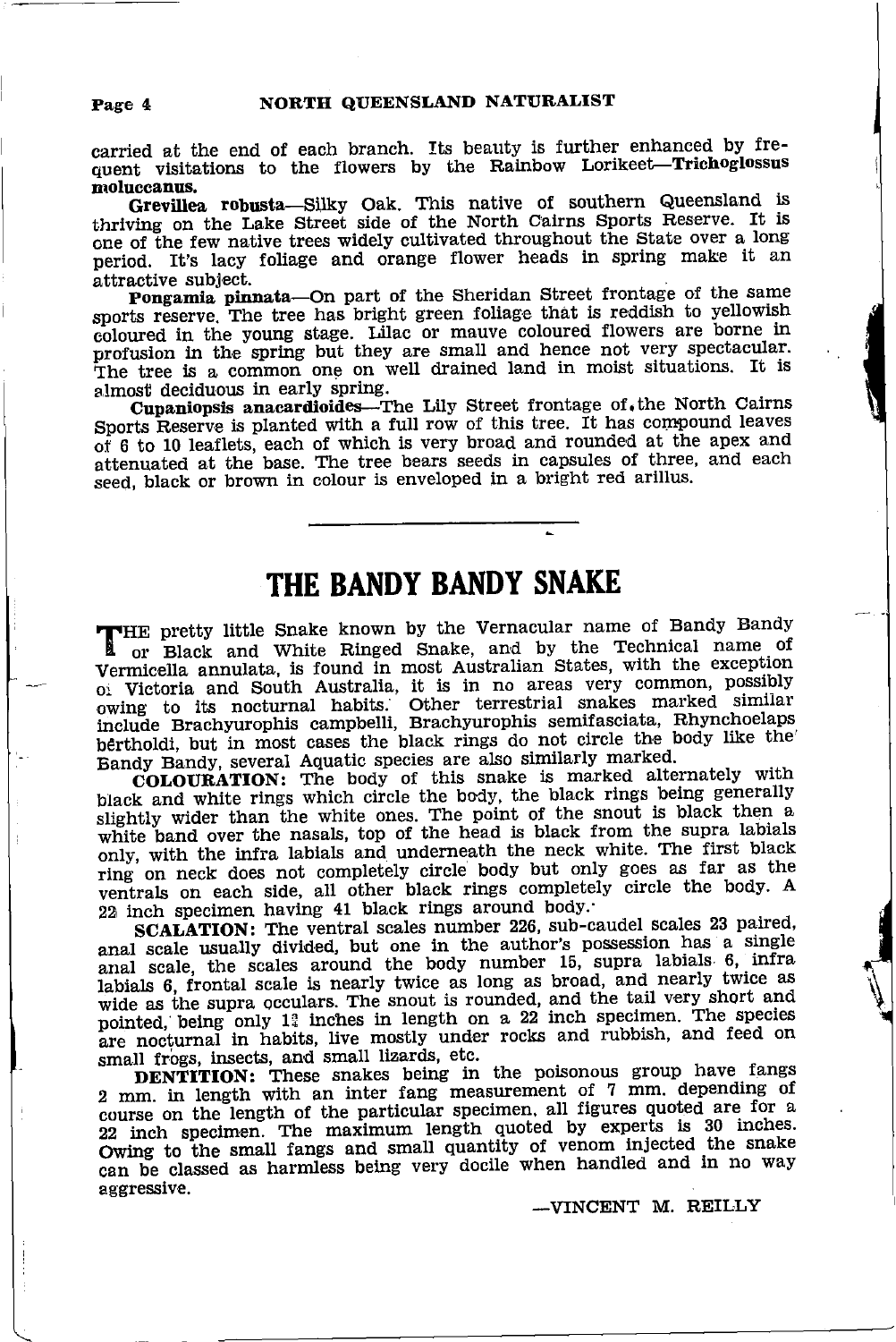NORTH QUEENSLAND NATURALIST

## RAVENALA MADAGASCARIENSIS

"TRAVELLERS' PALM" (Scitamineae)

THE type of growth, usually referred to as the Travellers Palm, is a never traffling source of interest to the southern visitor here in Cairns, and much, mostly misleading matter has been written about it, in Australiana articles in many papers and magazines, which has prompted this scribe to submit his views from practical experience of the subject.

The name is indicative of the fact that it is a native of Madagascar, and it is not a palm, but a tree, as although its trunk with its fibrous content, is similar to the trunk of a palm, there its similarity ends. No palm sends up what are rightly termed suckers, as even the Clump varleties of palms sprout from at or above soil level, but the TTavellers' sends up suckers from the trunk's base below the surface, as does the banana, which is a relative.

It is often assumed that propogation can be made from these suckers but the writer has never seen this method succeed, as the suckers, when detached from the trunk base leave little or no rootage. The seed pods, alternating from the seed stem, between the leaves, contah very few seeds which, the size of a small bean, black in colour, with a blue woolly covering, are not all successful in germinating.

The leaves alternating and overlapping at their base are ten to fifteen feet long when tree is full grown, the whole trunk and tree growing to <sup>a</sup> height of thirty feet, whereas some palms will attain double that height. The leaves split with the wind as also do the leaves of the banana, and the leaf base makes an excellent reservoir for rain and overhead moisture conducted down the leaf stems to irrigate the trunk, and when cut will r.usually dlsclose frogs and insects plus putrld water.

The general belief that the tree will at all times provide water for the thirsty traveller, is more or less a fallacy, for if there is no underground or overhead molsture in its vicinity, its water content will be scarce. If <sup>a</sup> seedling is planted in a dry area, and another in a moist area, the former will wither, whilst the latter will thrive, also a seedling dislikes constant moist rootage, though an older tree will not object.

Another misconception is that however a seedling is planted, its fan shape foliage will twist and point due north and south, reacting to the poles' magnetic influence. The plain fact is that the tree will on some occasions twiat in sympathy with its root formation, which can strike an obstruction or reach out for molsture.

To allow the suckers to grow in clump form around the main trunk is to detract from the spectacular specimen of a single giant fan, the whole  ${\rm weight}$ cr foliage and seed pods resulting in much greater weight than the single trunked palm. These overlapping leaves give the tree great strength and resistance to winds of hurricane force that it withstands in its native habitat, from the Indian Ocean.

Palms may be snapped and broken by these winds, but unless the Travellers Tree is old of decayed, ii may bow but not break from the wind's 'force.

For the tropics and sub-tropics this type of growth makes an attractive specimen, and in its younger growth will decorate a partially enclosed verandah'

-s. DEAN

#### Page 5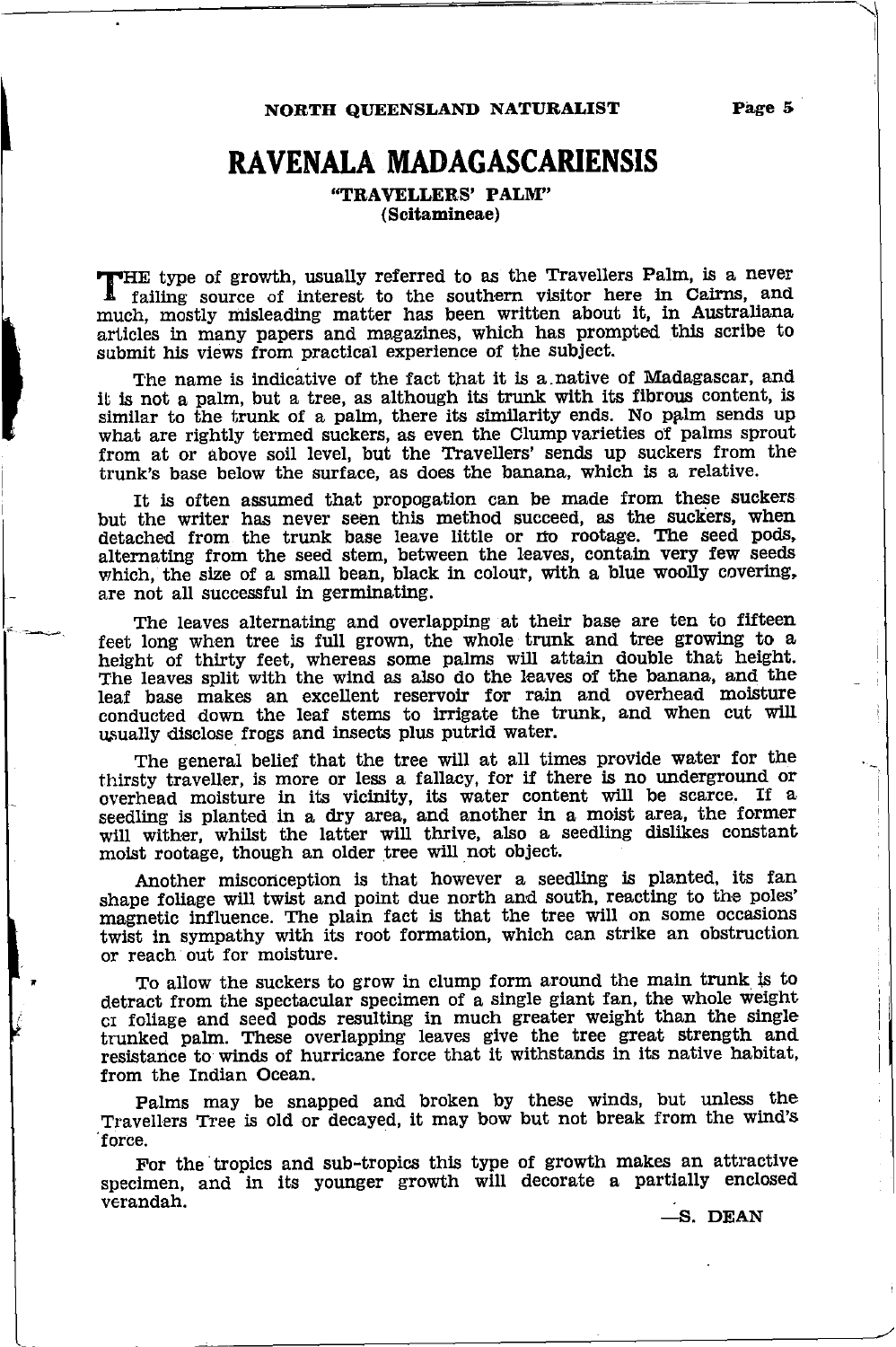# CLUB ACTIVITIES

SINCE its Annual General Meeting the Club can summarise its activities<br>In ane word—PPOGPESS, With the exception of the publications departin one word-PROGRESS. With the exception of the publications department-and this matter has been taken well in hand by our President, every branch of the Club can take a deep pride ln the actlvities over the past three months.

At the Annual General Meeting the President urged all members to take over some part of the burden our Founder laid down, and with the willing team elected at that meeting, the results have exceeded expectations.

Amenities Officer Stan Dean has been busy. The Chillagoe trip was an outstanding success, and it was a pity that Stan had to withdraw at the last minute after so capably assisting with the arrangements, Despite two crashed cars, the inconvenience of sleeping on the floor (as one member reported), and the work involved in shaking Chillagoe dust from our vehicles for weeks after the event, our minerologists and geologists had a happy and educational time at Chillagoe. Botanists, and again geologists, had a field day when the Boulders trip was made, and a visit to a fine collection of orchids on the return trip was of value to the horticulturalists. Koombul Park (the last trip of the year) provided fun and games for young and old-thanks again to the efforts of the tireless Amenities Officer. These informal trips-valuable to the specialists, and entertaining to other club members, are becoming a valuable social medium in the Club's work, and the definite "get-together" spirit is enhancing the Club's prospect of successful teamwork in the future.

The Club's main project, "Operation Chironex" has been well covered in the daily Press and represents the fulfilment of an unwritten pact that members would, on Dr. Flecker's death, continue his work on the sea-stinger until the Northern beaches were safe for bathers. This has meant a colossal amount of organisation, and to the President must go the credit of bringing amount or organisation, that we can confidently look forward to a successful fruition. The co-operation of Dr. A. V. Southcott, of Adelaide, has been invaluable, and the Club's heartiest thanks go out to this tireless researcher who is guiding our hands that we may achleve the ultimate success.

Mt'. William Hosmer, F.Z.S., Club Member and now attached to the Department of Anthropology at Melbourne University, has identified a new<br>species of frog sent from the Cairns area. Bill first became interested in Natural History through the N.Q.N.C., and we are proud to have fostered one of Australia's leading herpetologists.

Two Thompson Foundation Memorial Medals were awarded to members of the Club, the first being a posthumous award to the late Dr. Flecker, and the second to the Club's Secretary. only two "Thompsons" have ever been awarded in N.Q., and both have been awarded to Club members.

The Club continues to exchange correspondence with all parts of the world, and recently the Smithsonian Institution sent for the Check List of <sup>N</sup>Q. ferns, which is regarded as the authoritative publlcation in the U.S.A,' The Secretary has had some trouble in deciphering Netherlands and German correspondence, but has been able to decipher the French and Belgian requests.

Financially the Club is sound, "breaking even" after heavy expense over the first quarter of the financial year, and membership continues to grow, but the Treasurer would like to see more members pay their dues on the due date.

In the matter of publicity the co-operation of the "Cairns Post" has been greatly appreciated, the Editor having placed a column at the disposal of the Club for a weekly artlcle on Natural History. As thls ls a "paid effort," the Club beneflts by space rates for approximately 90 inches per month.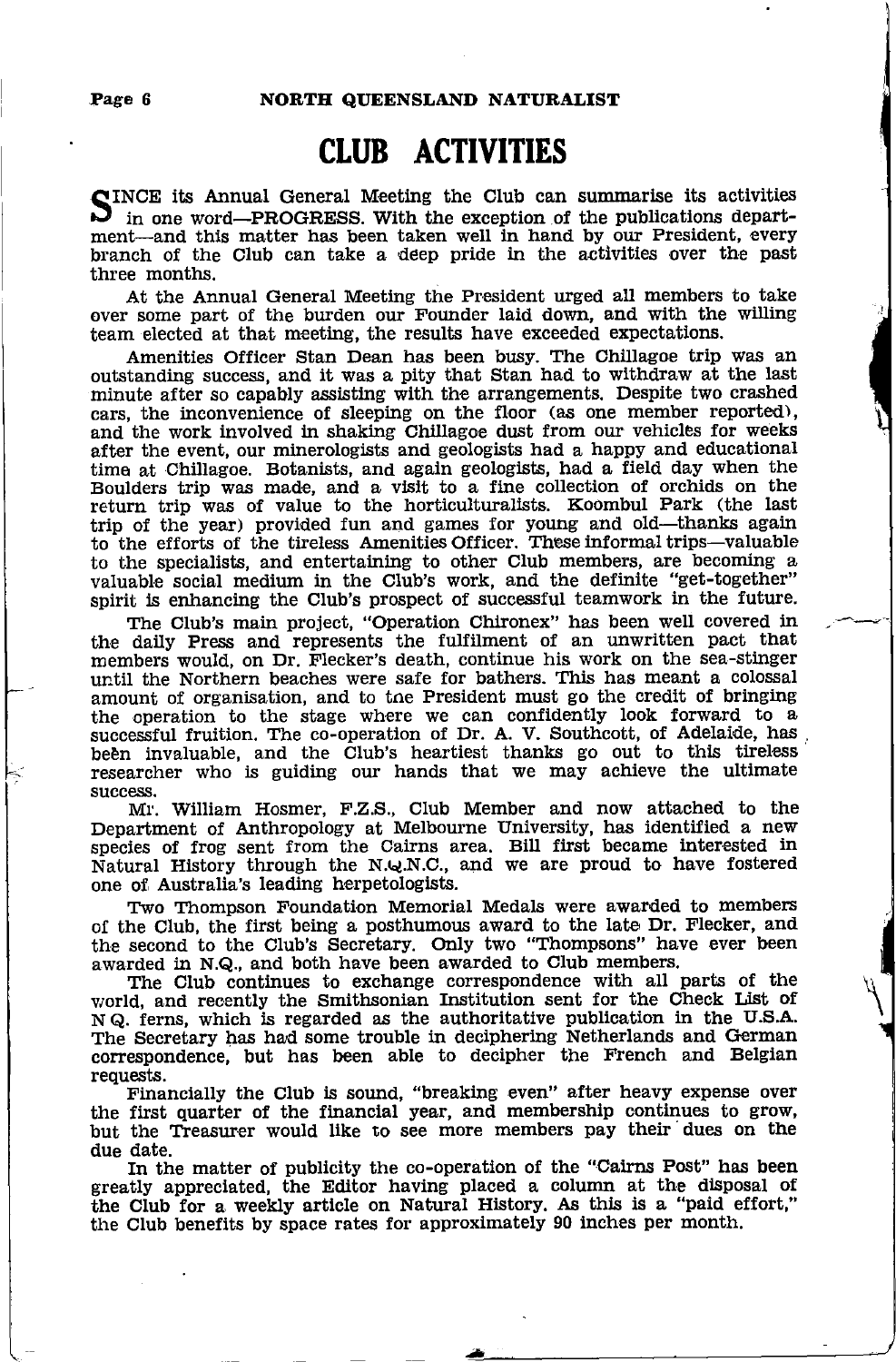### NORTH QUEENSLAND NATURALIST

Country members have shown an increased interest in the Club's activities, and Mr. Jim Bravery (Snr.), Ornithologist, of Atherton, has sent specimens of the Horsfield Bush Lark to Dr. McEvoy of the Melbourne Museum. A special permit had to be obtained before the specimens could be collected. They were sent to Cairns under refrigeration and the Club arranged refrigerated transport south.

Membership has shown an encouraging increase, and a Hawaiian member, Mr. H. Krauss, of Honolulu, recently made sure of obtaining the Club's publication by paying three years in advance!

Members elected to the date of the December meeting have been:-

Mr. Ambrose Trappes-Lomax Mr. K. Howarth Mr. E. Hutchins Mrs. D. Fisher

Mrs. Lucy Trappes-Lomax<br>Mr. J. R. Collins<br>Mr. D. Fisher Master Wally Fisher

Master Max Mathers

Approximately twelve members will be balloted for at the February General Meeting.

The Club is now the holder of valuable property. With the advice of the Honorary Solicitor (Mr. H. Dann) the Herbarium and Library were valued and insured for a sum of £500 against fire, and cyclone damage.

Mr. Eric Fielders' work at the Library has to be seen to be appreciated. The Dewey-Decimal system of indexing is in use, and he is making the herbarium and library practically a full time job. When he went away for a well earned three months' rest in November, we were sorry to see him go but all agreed that he had earned a respite from his voluntary labours.

For the future we plan to have a meeting room organised adjacent to<br>the Herbarium so that all the Club's activities and organisational and<br>executive work can be centralised. An Executive office is being set up in the Herbarium and it is hoped that the Secretary will be able to have a stated time each week to be in attendance for the convenience of members.

The formation of a Publications Committee will ensure that the "Jeurnal" is published on time, and the President and his officers look forward to a time of increased progress in the Club's activities.

We're all shouldering the burden-and with the enthusiasm shown by members to the present time, it's a pleasant, albeit a heavy one.

-JOHN ORRELL

# THE THOMPSON FOUNDATION MEMORIAL MEDAL TWICE AWARDED TO N.Q.N.C. MEMBERS

HIGHEST distinction of the Royal Geographical Society of Australasia<br>(Queensland Branch)—the Thompson Foundation Memorial Medal has, since November last, been awarded to two members of the Club.

Established in 1900 in honour of the Founder of the R.G.S. in Queensland (Dr. John Park Thompson, C.B.E., L.L.D., F. R. G. S.), the medal which may, at the Council's discretion, be of gold, silver, or bronze, is awarded to such persons as have gratuitiously rendered eminent services to the Society.

At the November meeting of the Club, the Secretary (Mr. John Orrell), representing the Royal Geographical Society, presented the Medal to Mrs. Flecker, who received it on behalf of her late husband, our Founder, first President and Patron. The medal was inscribed "Awarded posthumously to Dr. Hugo Flecker for outstanding services to Geographical Science."

Page 7